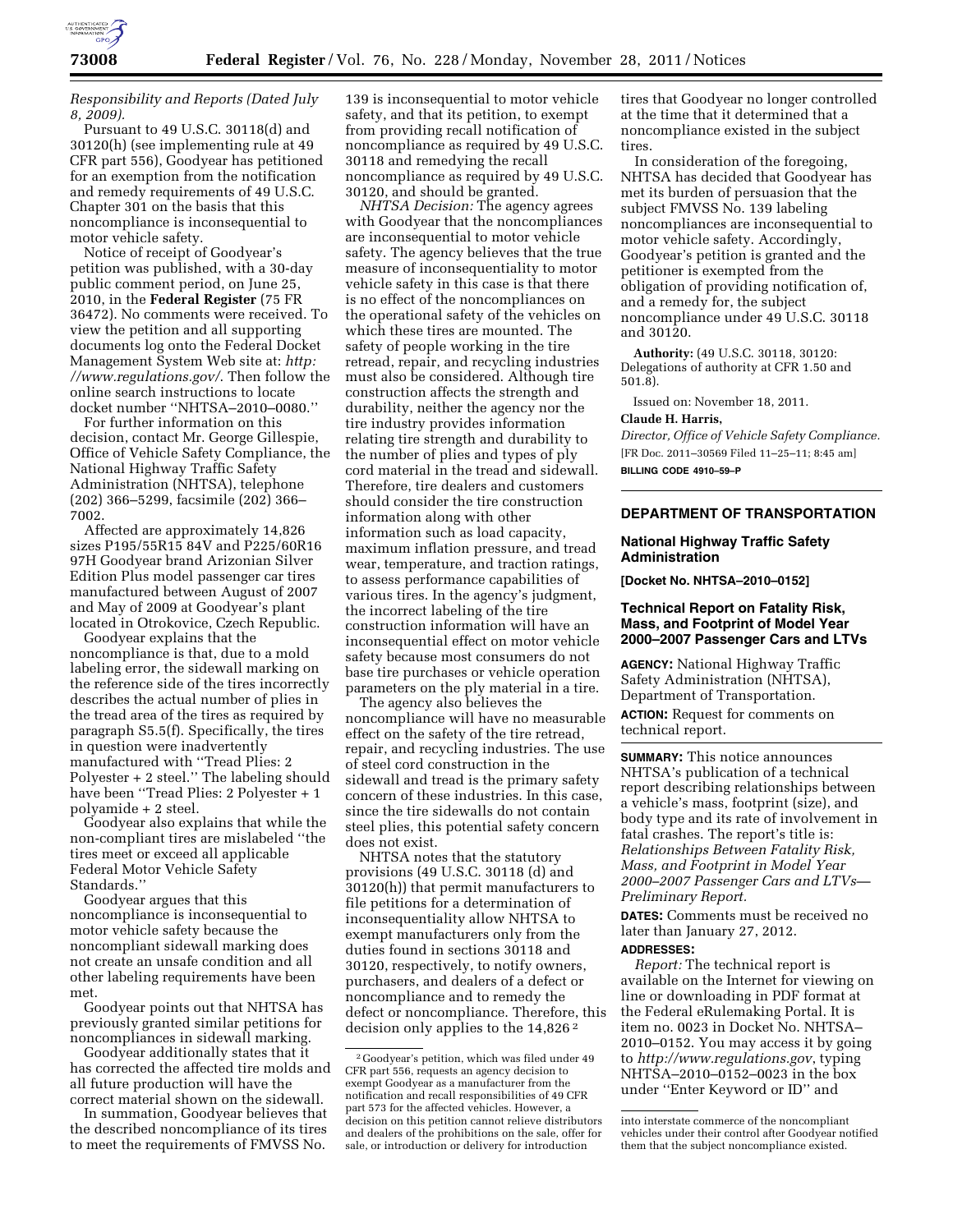clicking on ''Search,'' clicking on ''U.S. DOT/NHTSA—Report: Relationships Between Fatality Risk, Mass, and Footprint in Model Years 2000–2007— Preliminary Report,'' and then clicking on the small orange box labeled ''PDF.'' Or you may go directly to *[http://](http://www.regulations.gov/#!documentDetail;D=NHTSA-2010-0152-0023) [www.regulations.gov/#!document](http://www.regulations.gov/#!documentDetail;D=NHTSA-2010-0152-0023) [Detail;D=NHTSA-2010-0152-0023](http://www.regulations.gov/#!documentDetail;D=NHTSA-2010-0152-0023)* and then click on the small orange box labeled ''PDF.'' You may obtain a copy of the report free of charge by sending a self-addressed mailing label to Charles J. Kahane (NVS–431), National Highway Traffic Safety Administration, 1200 New Jersey Avenue SE., Washington, DC 20590.

*Comments:* You may submit comments [identified by Docket Number NHTSA–2010–0152] by any of the following methods:

• *Federal eRulemaking Portal:* Go to *<http://www.regulations.gov>*. Follow the online instructions for submitting comments.

• *Fax:* 1–(202) 493–2251.

• *Mail:* Docket Management Facility, M–30, U.S. Department of Transportation, West Building, Ground Floor, Rm. W12–140, 1200 New Jersey Avenue SE., Washington, DC 20590.

• *Hand Delivery:* West Building Ground Floor, Room W12–140, 1200 New Jersey Avenue SE., between 9 a.m. and 5 p.m. Eastern Time, Monday through Friday, except Federal holidays.

You may call Docket Management at (202) 366–9826.

*Instructions:* For detailed instructions on submitting comments, see the Procedural Matters section of this document. Note that all comments received will be posted without change to *[http://www.regulations.gov,](http://www.regulations.gov)* including any personal information provided.

**FOR FURTHER INFORMATION CONTACT:**  Charles J. Kahane, Chief, Evaluation Division, NVS–431, National Center for Statistics and Analysis, National Highway Traffic Safety Administration, Room W53–312, 1200 New Jersey Avenue SE., Washington, DC 20590.

*Telephone:* (202) 366–2560. *Email: [chuck.kahane@dot.gov](mailto:chuck.kahane@dot.gov)*.

**SUPPLEMENTARY INFORMATION:** Mass reduction while holding a vehicle's footprint (size) constant is a potential strategy for meeting footprint-based CAFE and GHG standards. An important corollary issue is the possible effect of mass reduction that maintains footprint on fatal crashes. One way to estimate these effects is statistical analyses of societal fatality rates per VMT, by vehicles' mass and footprint, for the current on-road vehicle fleet. Societal fatality rates include occupants of all vehicles in the crash as well as pedestrians. The analyses comprised MY 2000–2007 cars and LTVs in CY 2002–2008 crashes. Fatality rates were derived from FARS data, 13 State crash files, and registration and mileage data from R.L. Polk. The table presents the estimated percent increase in societal fatality rates per 100-pound mass reduction while holding footprint constant for five classes of vehicles:

| MY 2000-2007<br>CY 2002-2008 | Fatality increase (%) per 100-<br>pound mass reduction while hold-<br>ing footprint constant |                                                                                                                |
|------------------------------|----------------------------------------------------------------------------------------------|----------------------------------------------------------------------------------------------------------------|
|                              | Point estimate                                                                               | 95% Confidence<br>bounds                                                                                       |
|                              | 1.44  <br>.47  <br>$-.46$<br>.52                                                             | $+.29$ to $+2.59$<br>$-.58$ to $+1.52$<br>$-1.75$ to $+.83$<br>$-.43$ to $+1.46$<br>$-.39$   $-1.06$ to $+.27$ |

Only the 1.44 percent risk increase in the lighter cars is statistically significant. There are non-significant increases in the heavier cars and the lighter truck-based LTVs and nonsignificant societal benefits for mass reduction in CUVs, minivans, and the heavier truck-based LTVs. Based on these results, potential combinations of mass reductions that maintain footprint and are proportionately somewhat higher for the heavier vehicles may be safety-neutral or better as point estimates and, in any case, unlikely to significantly increase fatalities. The primarily non-significant results are not due to a paucity of data, but because the societal effect of mass reduction while maintaining footprint, if any, is small.

This preliminary report is currently undergoing peer review. Information about the review is available in Docket No. NHTSA–2010–0152, including the peer-review charge at NHTSA–2010– 0152–0024 and the names of the reviewers at NHTSA–2010–0152–0025.

This report updates and supersedes earlier NHTSA reports on vehicle mass,

size and fatality risk issued in 2010 (75 FR 25324, Docket No. NHTSA–2010– 0152, report available at *[http://](http://www.nhtsa.gov/staticfiles/rulemaking/pdf/cafe/CAFE_2012-2016_FRIA_04012010.pdf) [www.nhtsa.gov/staticfiles/rulemaking/](http://www.nhtsa.gov/staticfiles/rulemaking/pdf/cafe/CAFE_2012-2016_FRIA_04012010.pdf) [pdf/cafe/CAFE](http://www.nhtsa.gov/staticfiles/rulemaking/pdf/cafe/CAFE_2012-2016_FRIA_04012010.pdf)*\_*2012-2016*\_*FRIA*\_ *[04012010.pdf](http://www.nhtsa.gov/staticfiles/rulemaking/pdf/cafe/CAFE_2012-2016_FRIA_04012010.pdf)*, pp. 464–542); 2003 (68 FR 66153, Docket No. NHTSA–2003– 16318, report available at *[http://www](http://www-nrd.nhtsa.dot.gov/Pubs/809662.PDF)[nrd.nhtsa.dot.gov/Pubs/809662.PDF](http://www-nrd.nhtsa.dot.gov/Pubs/809662.PDF)*); and 1997 (62 FR 34491, Docket No. NHTSA–1997–3725, report available at *[http://www-nrd.nhtsa.dot.gov/Pubs/](http://www-nrd.nhtsa.dot.gov/Pubs/808570.PDF) [808570.PDF](http://www-nrd.nhtsa.dot.gov/Pubs/808570.PDF)*).

#### **Procedural Matters**

#### *How can I influence NHTSA's thinking on this subject?*

NHTSA welcomes public review of the evaluation plan and invites the reviewers to comment about the selection, priority, and schedule of the regulations to be evaluated. The agency is interested in learning of any additional data that may be useful in the evaluations. NHTSA will submit to the Docket a response to the comments and, if appropriate, will supplement or revise the evaluation plan.

## *How do I prepare and submit comments?*

Your comments must be written and in English. To ensure that your comments are correctly filed in the Docket, please include the Docket number of this document (NHTSA– 2010–0152) in your comments.

Your primary comments must not be more than 15 pages long (49 CFR 553.21). However, you may attach additional documents to your primary comments. There is no limit on the length of the attachments.

Anyone is able to search the electronic form of all comments received into any of our dockets by the name of the individual submitting the comment (or signing the comment, if submitted on behalf of an association, business, labor union, etc.). You may review DOT's complete Privacy Act Statement in the **Federal Register**  published on April 11, 2000 (65 FR 19477) or you may visit *[http://](http://regulations.gov) [regulations.gov](http://regulations.gov)*.

Please send two paper copies of your comments to Docket Management, fax